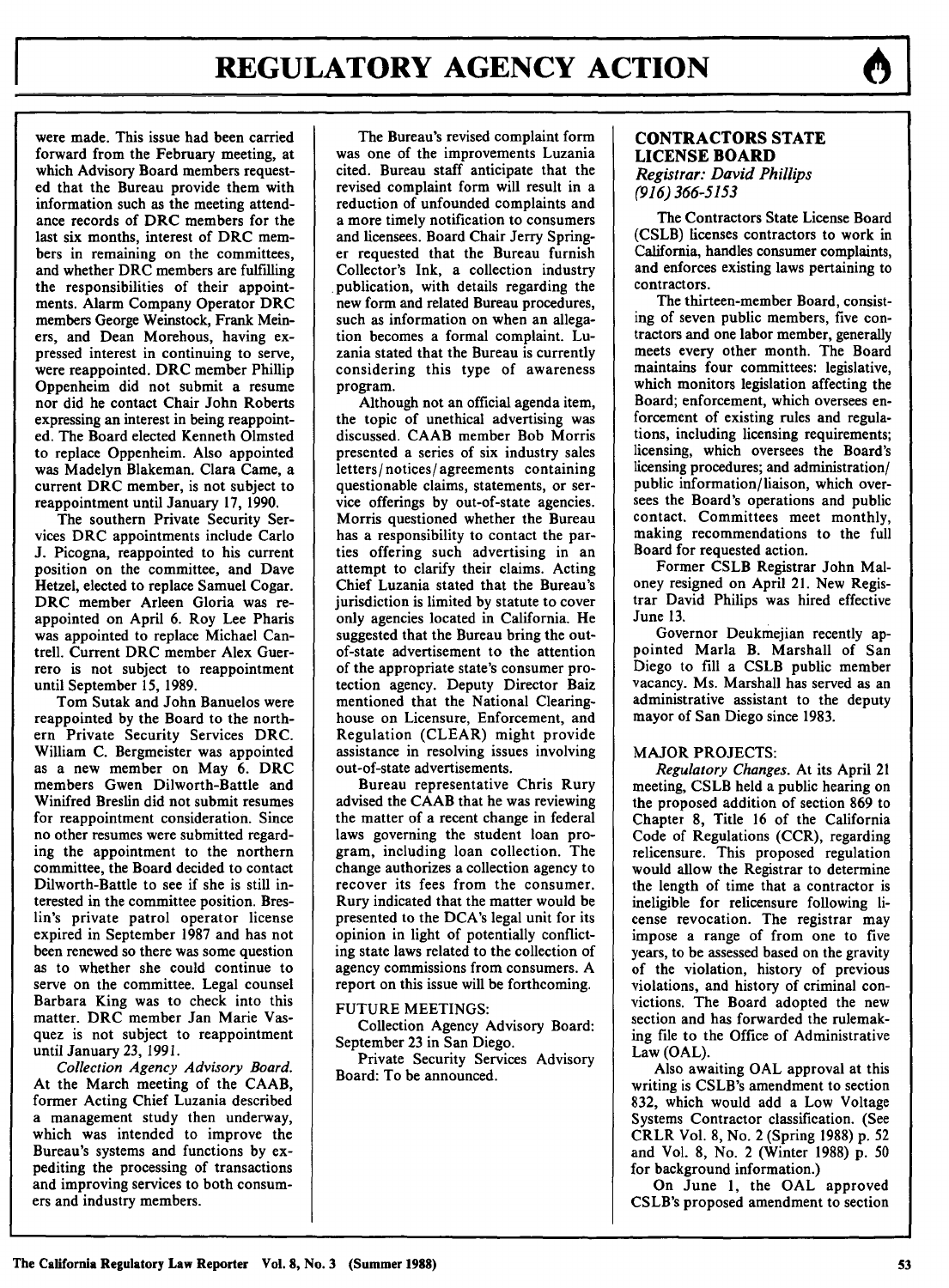

832.7, Chapter **8,** Title **16** of the CCR, regarding landscape contractors. (See CRLR Vol. **8,** No. 2 (Spring **1988) p. 52** and Vol. **8,** No. **I** (Winter **1988) p. 50** for background information.)

*Amnesty Program Declared A Success.* According to CSLB's spring newsletter, more than **38,000** unlicensed contractors participated in CSLB's "amnesty program," which commenced on January **1, 1987** due to the passage of SB **2389** (Doolittle). (See CRLR Vol. **7,** No. 4 (Fall **1987) p.** 45 and Vol. **6,** No. 4 (Fall **1986) p. 33** for background information.) During **1987,** the bill allowed applicants to use their experience as unlicensed contractors to qualify for a contractor's license.

As of January **1,** 1988, CSLB no longer accepts self-employed experience gained by contracting without a license toward its licensure requirements. SB 2389 also increased the civil penalties for contracting without a license. Unlicensed contractors who perform jobs totalling more than \$300 are now liable for penalties ranging from \$1,500 to \$4,500.

*Contractor! Consumer Education.* CSLB's Public Information Committee recently formed a group to discuss a new Operation Outreach Education Program. The Committee discussed the possible development of a professional program to be prepared **by CSLB** staff along with industry and consumer representatives. The Public Information Committee recommended and the Board recently approved the formation of an ad hoc committee to proceed with the establishment of this program.

#### LEGISLATION:

*AB 3060 (Floyd),* as amended April **7,** would require public entities, the University of California, and the California State University, prior to awarding a public works contract, to contact the **CSLB** to determine whether the bidder's contractor's license is in good standing. This **bill** has passed the Assem**bly** and is pending in the Senate Governmental Organization Committee.

*AB 3391 (Chandler)* would augment existing exemptions from the **CSLB** licensure requirement. The bill would exempt work or operation on one undertaking or project **by** one or more contracts, the aggregate contract price for which labor, materials, and all other items is less than **\$1,000.** As amended on April **27,** this exemption would be valid only in counties with a population of less than 200,000. AB **3391** is pending in the Assembly Governmental Efficiency and Consumer Protection Committee.

*AB 4005 (Bradley),* as amended May 31, would provide that a wilful departure in any material respect from accepted trade standards for good and workmanlike construction constitutes a cause for disciplinary action against a contractor. This bill is pending in the Senate Business and Professions Committee.

*AB 4571 (Duplissea)* would exempt from CSLB licensure an independent owner-operator when his/her services are performed for a licensed contractor or when the services performed do not require a contractor's license. "Independent owner-operator" is defined as an individual who owns and personally operates equipment in the performance of services. This bill is pending in the Assembly Committee on Governmental Efficiency and Consumer Protection.

*SB 2385 (Campbell),* as amended April 4, would provide that tackless layed carpets are deemed "finished products," thus exempting the sale, installation, and furnishing of tackless layed carpets from the Contractors' License Law. This bill would instead include carpeting under the Home Furnishings and Thermal Insulation Act, requiring a separate license to be issued by the Bureau of Home Furnishings in order to sell, renovate, install, or lay carpet. SB 2385 is pending in the Senate Rules Committee, awaiting proper committee assignment.

The following is a status update of bills reported in CRLR Vol. 8, No. 2 (Spring 1988) at page 52:

*SB 354 (Craven),* as amended May 9, would require the CSLB to report to the Governor and legislature by February 15, 1989, on the licensing of interior designers. This bill is pending in the Assembly Ways and Means Committee.

*SB 1875 (Greene),* as amended March 22, would make contractors who have not held valid licenses in the appropriate classification for at least six months prior to submission of a public works contract bid ineligible to bid. This bill would exempt joint venture licenses from this requirement, provided that all members of the joint venture have held current active licenses for at least six months. This bill is pending in the Assembly Committee on Governmental Efficiency and Consumer Protection.

*SB 2163 (Presley)* has been substantially amended. As amended on May 27, this bill would, with respect to post-January 1, 1989 contracts, prohibit requiring both the giving of a bond and the retention of payment(s) to ensure performance. Any waiver of the pro-

visions of this bill would be null and void. AB **2163** is pending in the Assembly Committee on Governmental Efficiency and Consumer Protection.

*SB 2386 (Campbell)* was amended May 4 to require any public works contract of any public entity to include an affidavit affirming that the bidder has not participated in various collusive activities. This bill is also pending in the Assembly Committee on Governmental Efficiency and Consumer Protection.

*AB 2999 (Speier),* as amended and passed by the Assembly on June 9, would prohibit any person from advertising for the removal of asbestos unless certified for that work, and would require inclusion of the certification or registration number in all advertising for such work. This bill would also require CSLB to make asbestos information available to the public upon request.

*AB 3384 (Floyd),* as amended April 20, would create a Division of License Enforcement within the CSLB under the direction of a deputy registrar. This bill would appropriate \$1 million from the Contractors' License Fund to the CSLB for this purpose. AB 3384 passed the Assembly on June 9.

*AB 3789 (Eastin),* providing that failure of an unlicensed contractor to comply with a final citation from the CSLB is a misdemeanor, passed the Assembly and is pending in the Senate Business and Professions Committee.

*AB 3841 (Eastin),* as amended May 18, would provide that a complaint referred to arbitration by the CSLB registrar shall not be made public until the registrar has initiated an investigation into the alleged violation of an arbitration award. The bill would also authorize the registrar to affirm, set aside, or stay an automatic suspension of a contractor's license for failure to pay a civil penalty or to comply with an order of correction. This bill is pending in the Senate Business and Professions Committee.

*AB 3953 (Eastin).* Existing law exempts from the provisions of the Contractors' License Law, among others, an owner of property, building or improving structures thereon, who contracts for the project with a licensed contractor. As amended May 31, this bill would provide that this exemption shall apply to the construction of single-family residential structures only if four or fewer of these structures are intended or offered for sale. This bill is pending in the Senate Business and Professions Committee.

*AB 3969 (Hauser)* would prohibit a